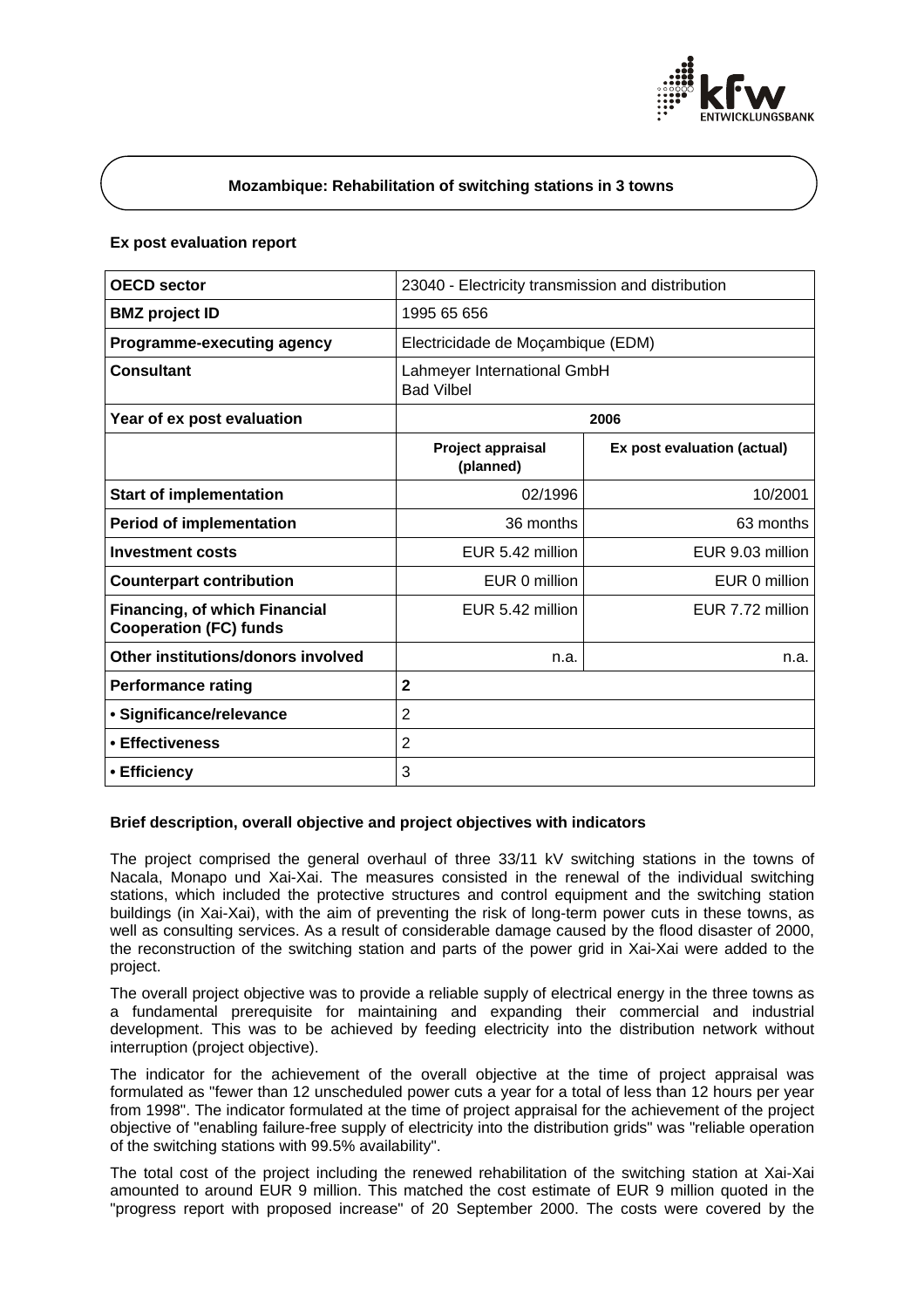increased financial contribution of EUR 7.7 million (originally EUR 5.4 million) and by the compensation of EUR 1.5 million paid by the insurance company of the contractor (ABB) for the damage caused by the flood disaster. The residual funds of EUR 200,000 were transferred to FC projects in support of EDM.

#### **Project design / major deviations from the original project planning and their main causes**

The project-executing agency was Electricidade de Moçambique (EDM). The financial situation of EDM improved significantly against the situation prevailing at the time of project appraisal, not least because it met the conditions set by the donors at the time for the legal separation of EDM from the general state administration and its conversion into a public law corporation, debt relief and tariff adjustments. This supported a process of institutional and financial restructuring agreed with the World Bank and the main donor countries which has enabled EDM to generate profits since 2002 and has made it one of the most economically successful electricity supply companies of the region. The upper management level of EDM is qualified and agile; what it still lacks, however, is a qualified middle management. This is sufficiently offset, on the other hand, by the presence of the Swedish long-term consultant Swedpower.

The project comprised the general overhaul of the three 33/11 kV switching plants in Nacala, Monapo and Xai-Xai, including protective structures and control equipment, captive power equipment, construction works and consulting services.

The scope of the project was considerably expanded against the project measures initially identified at the time of appraisal because it was increased to include not only the new switching station but also parts of the transmission and distribution network as a consequence of the flood disaster in Xai-Xai in February - April 2002.

The result of the project measures was defined as functioning 33/11 kV switching equipment capable of transmitting the electricity fed into the grid directly or indirectly from the Cahora Bassa hydropower plant to the towns of Xai-Xai, Monapo und Nacala and that can safely and selectively eliminate any network malfunctions. The project design is still generally appropriate.

## **Key results of the impact analysis and performance rating**

The objective of the project was to enable failure-free supply of electricity into the distribution grids. The overall project objective was to provide a reliable supply of electrical energy in the three towns as a fundamental prerequisite for maintaining and expanding their commercial and industrial development.

The indicator for the achievement of the overall objective at the time of project appraisal was formulated as "fewer than 12 unscheduled power cuts a year for a total of less than 12 hours per year from 1998". This objective was reasonably achieved. From today's point of view we would assign this indicator to the level of the project objectives. We would now consider "raising productive power consumption at the three locations by an average of at least 6% per annum" to be an appropriate indicator for the overall objective. This indicator was reasonably fulfilled. In the towns of Nacala and Monapo, the increase of productive power consumption in the years 1997-2004 averaged 6.5% per annum, and in Xai-Xai it was as high as 7.5% per annum.

The indicator formulated at the time of project appraisal for the achievement of the project objective of "enabling failure-free supply of electricity into the distribution grids" was "reliable operation of the switching stations with 99.5% availability". This objective was very well achieved, with rates of 99.65% and 99.9%, respectively. The fulfilment of the two project objective indicators (reliable operation of the switching plants, few unscheduled power cuts) must be interpreted in the sense that they represent a prerequisite for the electricity to reach the consumers through the supply grid and the consumers to actually be able to use it.

The project has made a substantial contribution to stabilising power supply in the project locations. It matches the objectives and priorities of German development cooperation with Mozambique in the energy sector and reflects the energy sector priorities of the Mozambican government.

In the appraisal of the project as a commercial unit, the unit power production costs were not calculated because the investment in the switching station represented a replacement investment to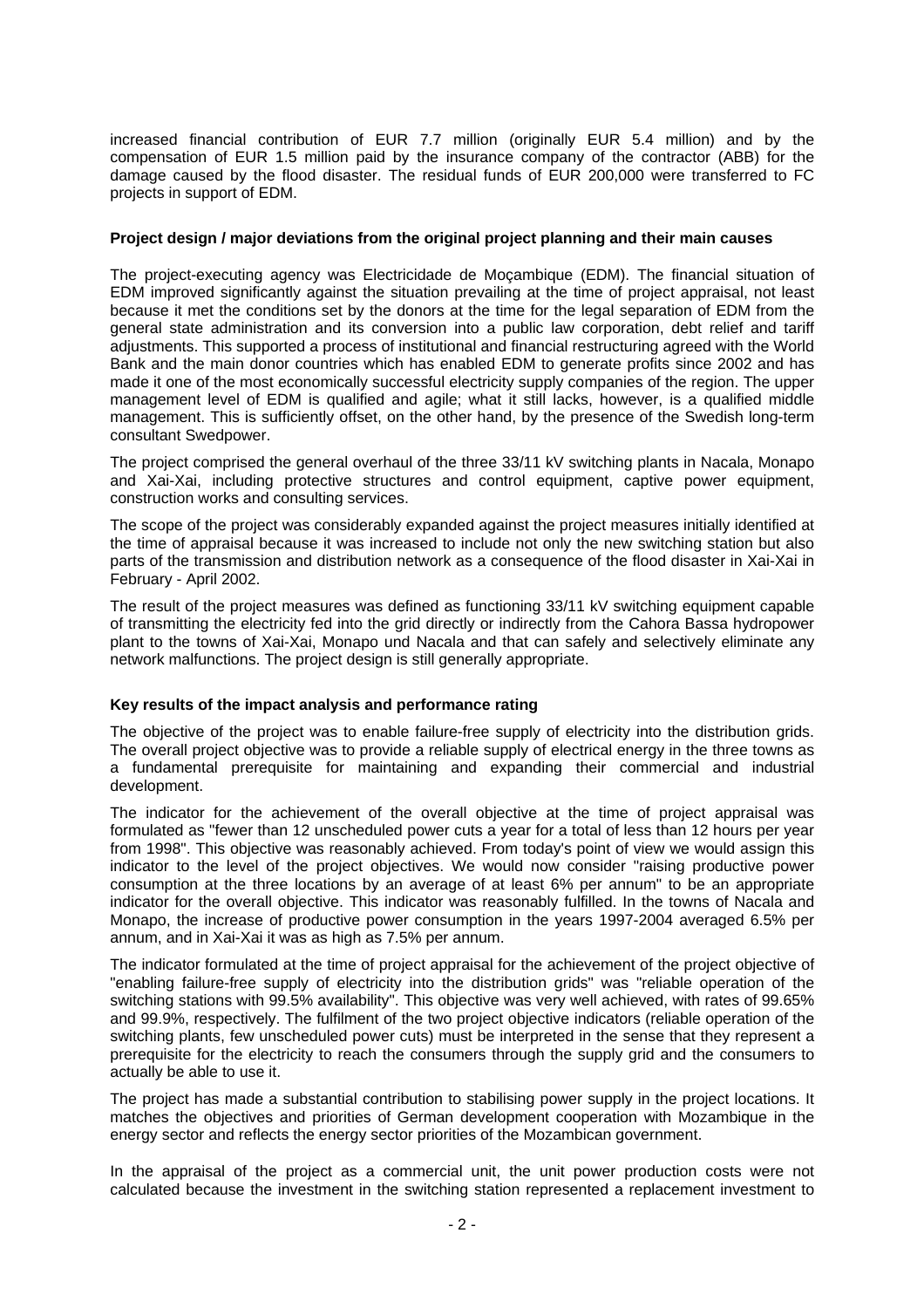which there was no alternative from the operational point of view for ensuring reliable supply for the affected locations. Even from today's perspective the statement made at the time that the power supply production costs would rise in consequence of the depreciations increasing as a result of the investment but that these costs would ultimately lead to a cost recovery that would be higher than without the investment because of the revenue-enhancing demand increase by an average of 50% at the three locations in connection with the tariff increases introduced and the improvement of collection efficiency to 94% so far, was plausible. We therefore rate the project as beneficial at the microeconomic level.

In summary, the operational appraisal criteria, which were not fulfilled for any of the major efficiency criteria at a time of appraisal, were fulfilled at the time of the ex post evaluation - as was expected at the time of the appraisal - with the exception of the grid losses (production efficiency). The grid losses were 23%, just above the maximum level set at 20%, but showed a downward trend.

As no alternatives to the investment were assumed at the time of the appraisal as mentioned above, the power production unit costs were not calculated under the overall economic analysis either. On the basis of the developments mentioned previously and given the positive sector development (overall economic cost recovery ratio of 90%, operational appraisal criteria largely fulfilled), we also rate the project as beneficial from an overall economic aspect.

The immediate employment impacts of the project were limited to the short-term employment of local construction workers. The project contributed indirectly to maintaining jobs in industry and trade that would have been at risk had the power supply deficit been greater. In addition, as was expected at the time of project appraisal, new businesses settled in the three locations, including a cotton processing factory and a cashew nut processing plant as well as other food-processing firms in the grid supplied from Monapo, a cement factory and a corrugated sheet-metal factory in Nacala, while in Xai-Xai only the tourism infrastructure was expanded. However, it is not possible to quantify the income and employment effects created by the projects. The project was designed to contribute to development in general.

The project does not have any lasting adverse impacts on the environment. It indirectly promotes the increase of productive power consumption, which is a desired impact from the point of view of development policy. The indirect environmental impacts are minor because electricity is supplied from the existing Cahora Bassa hydropower plant. The project was not geared towards protecting the environment or natural resources.

Women and men have equal access to the electrical energy provided. The programme objectives did not target gender equality. It did not have the potential to contribute to gender equality.

The project did not pursue the goal of improving participatory development or good governance.

From today's perspective, the risks to the sustainable technical success of the project are rather low given the low-maintenance technology employed. There is merely a risk that the recommendations for the management of operations in Xai-Xai may not be followed, possibly affecting the sustainability of the distribution networks downstream of the affected switching plants. The possibility of sabotage attacks on transmission lines, which led to interruptions in the supply of electricity particularly during the civil war in the 1980s, was identified as a risk during project appraisal. This risk is still considered acute. Unless the FRELIMO, which has been ruling the country alone since independence in 1975, finally allows the opposition to participate in the country's economic growth by transferring part of the governmental tasks to it at least at a regional level, frustration over the exclusion could lead to renewed acts of sabotage.

Based on a combined assessment of all impacts and risks described above, we have arrived at the following rating of the developmental efficacy of the project:

#### **Effectiveness**

The objective of the project was to enable failure-free supply of electricity into the distribution grids. On the basis of the logbooks of operations it was only possible to perform a limited assessment of the chosen indicator of "reliable operation of the switching plants with an availability of 99.5%" since all power supply interruptions in the upstream and downstream transmission and distribution lines were documented under the heading of "plant failure". In an isolated assessment of unscheduled power cuts in individual strings, in most of which the switching station was in operation as a whole, however, the documented interruptions were between 0.1% and 0.35% per annum. Measured against this indicator, the project objective was overachieved. Against the indicator of "fewer than 12 unscheduled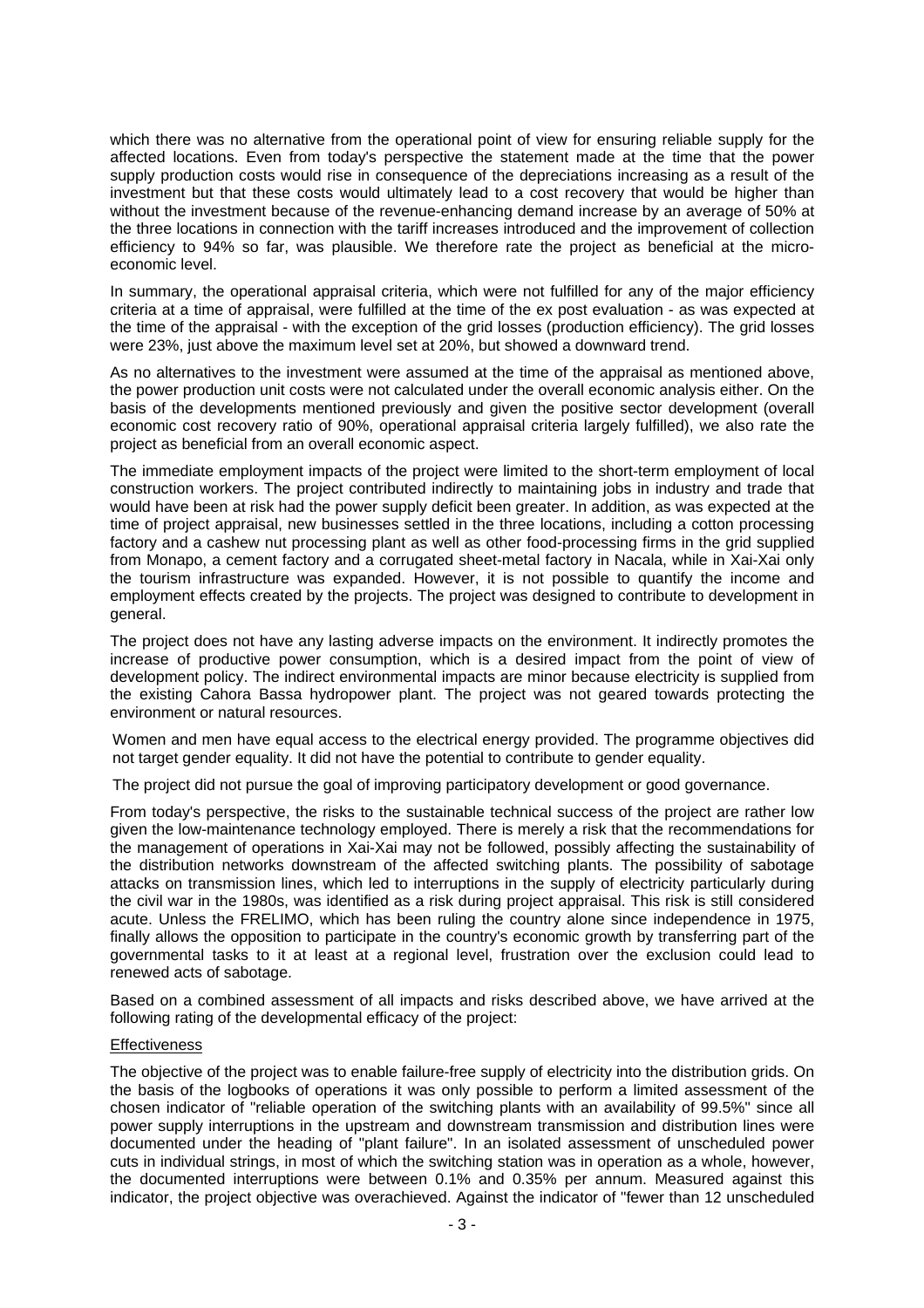power interruptions for a total of less than 12 hours a year from 1998", which we now assign to the project objective level as well, the achievement of the project objective was satisfactory. The fulfilment of the indicator was satisfactory in the stations at Monapo und Nacala. In the Xai-Xai station the indicator was achieved only to an adequate extent. In this plant, power interruptions totalled 31 hours a year at least in individual strings, namely in the lines that were not rehabilitated, while the overall plant continued in operation, however. Here the indicator is inadequate because the function of the switching station is not decisive for the distribution of electricity without functioning lines. Overall, we rate the effectiveness as satisfactory (sub-rating: 2).

### Relevance/significance

The overall project objective was to provide a reliable supply of electrical energy in the three towns as a fundamental prerequisite for maintaining and expanding their commercial and industrial development. Today we would consider "raising productive power consumption at the three project locations by an average of at least 6% per annum" to be an appropriate indicator for the overall objective. This indicator was reasonably fulfilled. In the towns of Nacala and Monapo, the increase of productive power consumption in the years 1997-2004 averaged 6.5% per annum, and in Xai-Xai it was as high as 7.5% per annum. Overall, we classify the project's developmental relevance and significance as satisfactory (sub-rating 2).

### **Efficiency**

Given the satisfactory productive power consumption value achieved in proportion to the consumption increase recorded for all three locations overall (68%), we rate the allocation efficiency as satisfactory. At the locations of Monapo und Nacala in the north, the increase in productive power consumption was 7.5 times higher than that of power used for consumptive purposes while in Xai-Xai the increase of power for consumptive uses was nearly 20% higher than that of productive power consumed. In recent years EDM has been increasingly installing pre-payment meters in order to contain the problem of power theft, however with limited success thus far. More consistent measures for reducing the very high losses of 23%, particularly internal controls, however, are a necessary element of a cost-efficient electricity sector expansion strategy. In light of this we consider the production efficiency to be slightly insufficient. In summary it can be said that the operational appraisal criteria were fulfilled at the time of the ex post evaluation with the exception of production efficiency. Overall, we rate the efficiency as sufficient (sub-rating: 3).

In consideration of the sub-criteria mentioned above, we rate the developmental efficacy of the project as satisfactory overall (rating 2). Despite the very good effectiveness and high relevance of the project, the inadequate fulfilment of the efficiency criteria, particularly at Xai-Xai, significantly affected the overall assessment. Nevertheless, it must be emphasised that the executing agency has achieved an extremely positive development overall given the reforms it has implemented in the period under review.

## **General conclusions and recommendations**

The promotion of electricity projects under FC should strictly focus on the operational appraisal criteria for the energy sector. A qualification must be made to this recommendation in that a violation of the operational appraisal criteria at the time of appraisal - as happened in the case at hand - may be acceptable if the government pursues a convincing and binding reform strategy which realistically suggests that these criteria will be met within a measurable period of time and if the project contributes to implementing these reforms.